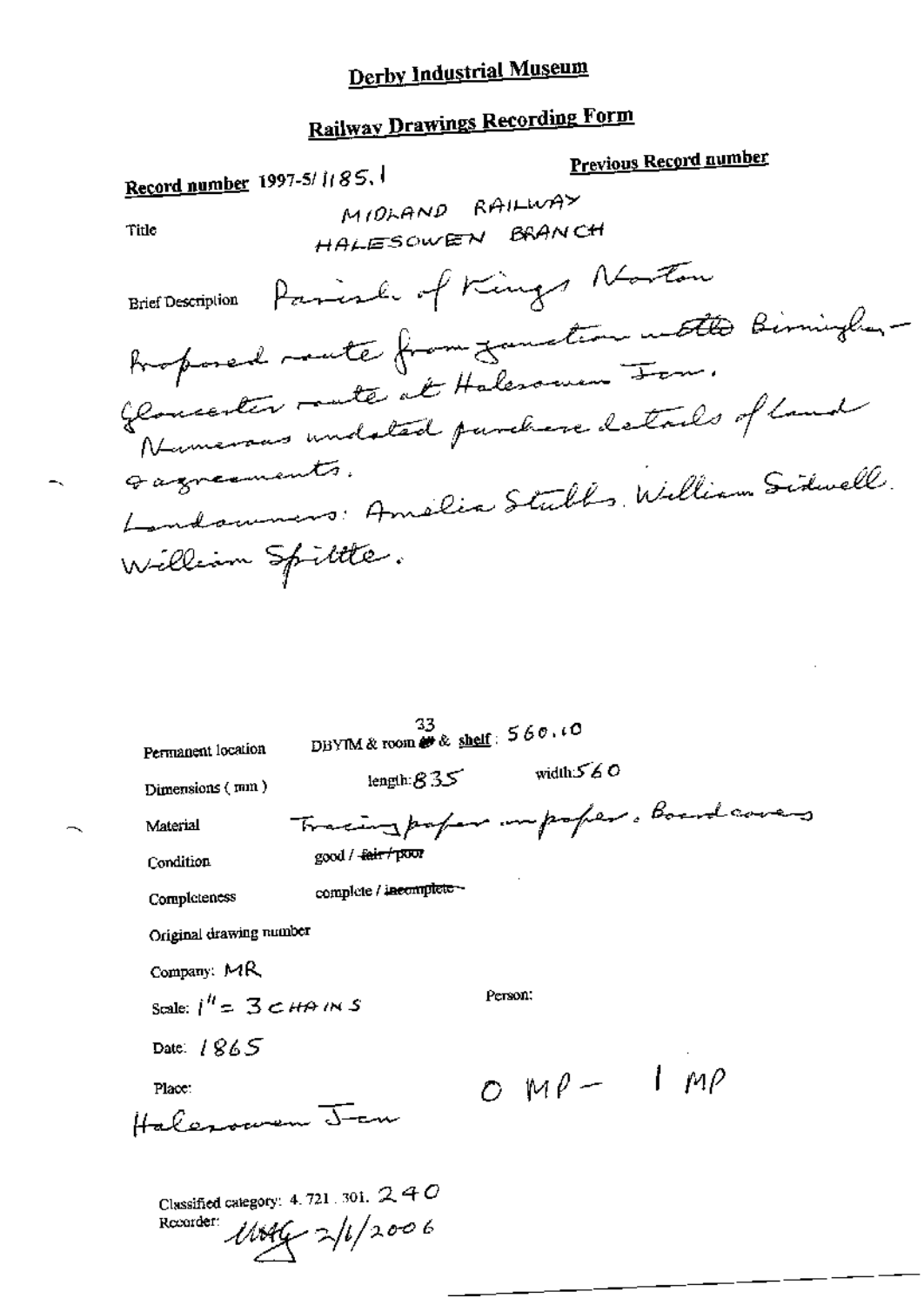# Railway Drawings Recording Form

|                                     | <b>Previous Record number</b><br>Record number 1997-5/1185. 2 |
|-------------------------------------|---------------------------------------------------------------|
| Title                               | MIDLAND RAILWAY                                               |
|                                     | HALESOWEN BRANCH                                              |
|                                     | Brief Description favorite of Kings Norton.                   |
|                                     | Bosponed route shawing site for                               |
|                                     | Rubing Station.                                               |
|                                     | Landowners. Ilm Walkerstard Lyttelton,                        |
|                                     | Numerous indicted purchase details.                           |
|                                     |                                                               |
|                                     |                                                               |
|                                     |                                                               |
|                                     |                                                               |
|                                     | 33<br>DBYIM & room $\mathbf{\Theta}$ & shelf: $560.10$        |
| Permanent location                  | width $560$<br>length: $835$                                  |
| Dimensions $(mn)$                   |                                                               |
| Material                            | Tracing profess ampaper, board covers                         |
| Condition                           | good / -fair / poor                                           |
| Completeness                        | complete / incomplete -                                       |
| Original drawing number             |                                                               |
| Company: MR                         |                                                               |
| Scale: $1'' = 3$ $\epsilon$ HA IN S | Person:                                                       |
| Date: $1865$                        |                                                               |
| Place:                              | $MP - 2MP$                                                    |
|                                     | Kubery Station                                                |
|                                     |                                                               |

Classified category: 4.721.301.24-0<br>Recorder:  $\mathcal{U}\mathcal{U}\mathcal{U}\sim \frac{1}{6}/2006$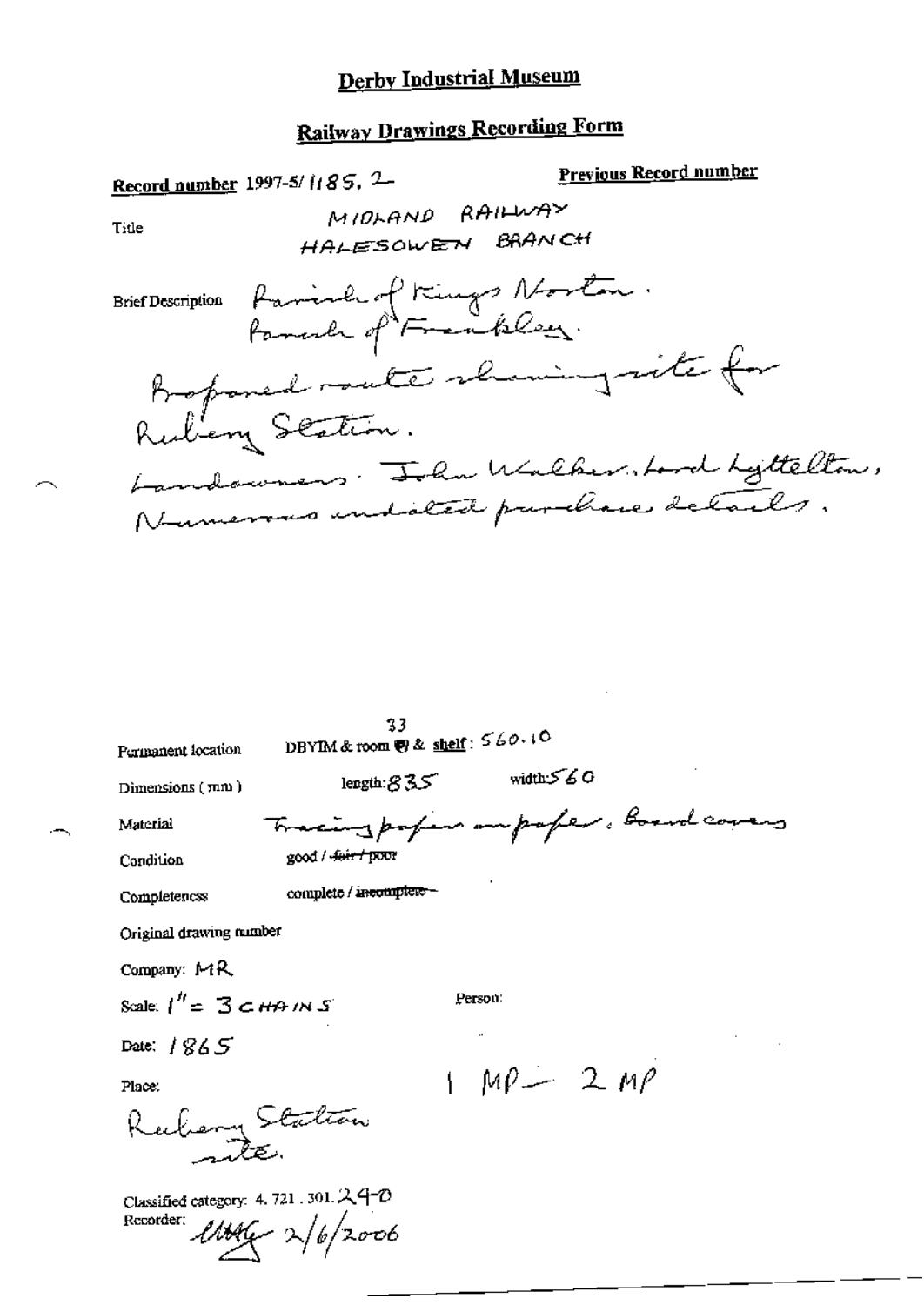$\cdot$ 

# **Railway Drawings Recording Form**

| <u>Record number</u> 1997-5/11 85, 3                                 | <u>Previous Record number</u> |
|----------------------------------------------------------------------|-------------------------------|
| MIDLAND RAILWAY<br>Title                                             |                               |
| HALESOWEN BRANCH                                                     |                               |
| Brief Description Raminh of Browngrouse.                             |                               |
| Proposed route across country.                                       |                               |
| Landowners: Lord Lyttelton.                                          |                               |
| Tomathan Haynes.                                                     |                               |
|                                                                      |                               |
|                                                                      |                               |
|                                                                      |                               |
|                                                                      |                               |
|                                                                      |                               |
| 33.                                                                  |                               |
| DBYIM & room $\clubsuit$ & shelf: $\leq$ 60.10<br>Permanent location |                               |
| width $560$<br>length:835<br>Dimensions (mm)                         |                               |
| Tracing profess imporfer, board covers<br>Material                   |                               |
| good / <del>fair / poor</del><br>Condition                           |                               |
| complete / incomplete-<br>Completeness                               |                               |
| Original drawing number                                              |                               |
| Company: MR                                                          |                               |
| Person:<br>Scale: $1'' = 3$ $\leq$ HA IN S                           |                               |
| Date: $1865$                                                         |                               |
| $2MP - 3MP$<br>Place:                                                |                               |
|                                                                      |                               |

Classified category: 4.721.301.  $240$ <br>Recorder:  $\mathcal{U}\mathcal{U}\mathcal{U}$   $\mathcal{V}\left(6/2006\right)$ 

 $\overline{a}$ 

 $-1$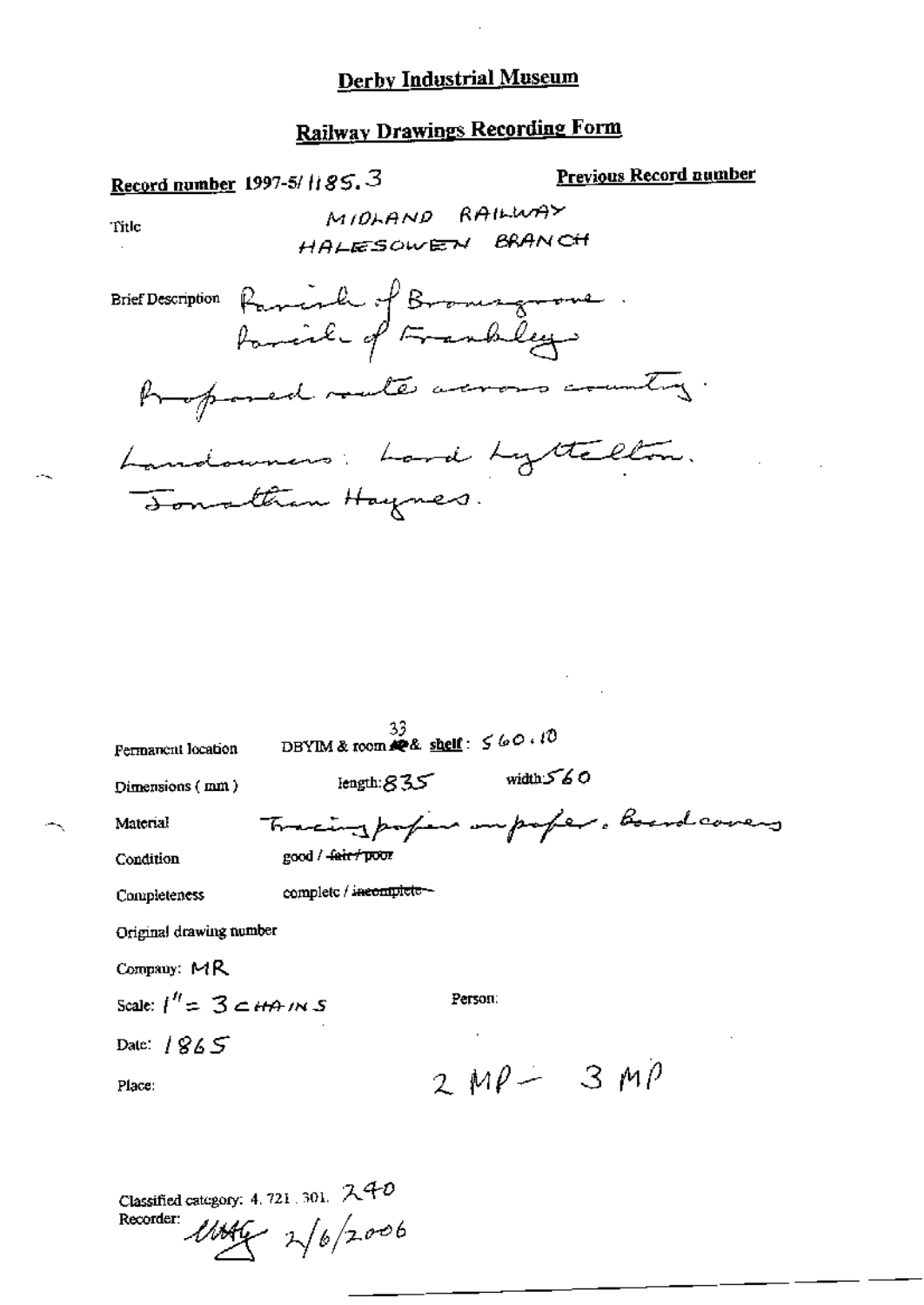# Railway Drawings Recording Form

| Record number 1997-5/1185.4                                                           |                                                                                                                               | <u>Previous Record number</u>                                                                                                                                        |
|---------------------------------------------------------------------------------------|-------------------------------------------------------------------------------------------------------------------------------|----------------------------------------------------------------------------------------------------------------------------------------------------------------------|
| Title                                                                                 | MIOLAND RAILWAY                                                                                                               |                                                                                                                                                                      |
|                                                                                       | HALESOWEN BRANCH                                                                                                              |                                                                                                                                                                      |
|                                                                                       | Viaduct over river.                                                                                                           | Brier Doscription famille of Halessuren.<br>Parish of Frankley<br>Rooponed route with rite of Frankly<br>Landowners: Viscout Colham.<br>Land Lottleton, John Harward |
| Permanent location<br>Dimensions (mm)<br>Material<br>Condition<br>Completeness        | 33.<br>DBYIM & room $\mathcal{R}$ & shelf: $560.10$<br>length: 835<br>good / <del>Jair / poor</del><br>compicte / incompicto- | width 560<br>Tracing paper unpoper. Board covers                                                                                                                     |
| Original drawing number                                                               |                                                                                                                               |                                                                                                                                                                      |
| Company: $MR$                                                                         |                                                                                                                               |                                                                                                                                                                      |
| Scale: $l'' = 3$ $\subset$ HA IN S                                                    |                                                                                                                               | Person:                                                                                                                                                              |
| Date: $1865$                                                                          |                                                                                                                               |                                                                                                                                                                      |
| Place:<br>Frankley<br>Viadurk<br>Classified category: 4, 721, 301, $240$<br>Recorder: |                                                                                                                               | $3MP - 4MP$                                                                                                                                                          |
|                                                                                       | $11046 - 2/6/2006$                                                                                                            |                                                                                                                                                                      |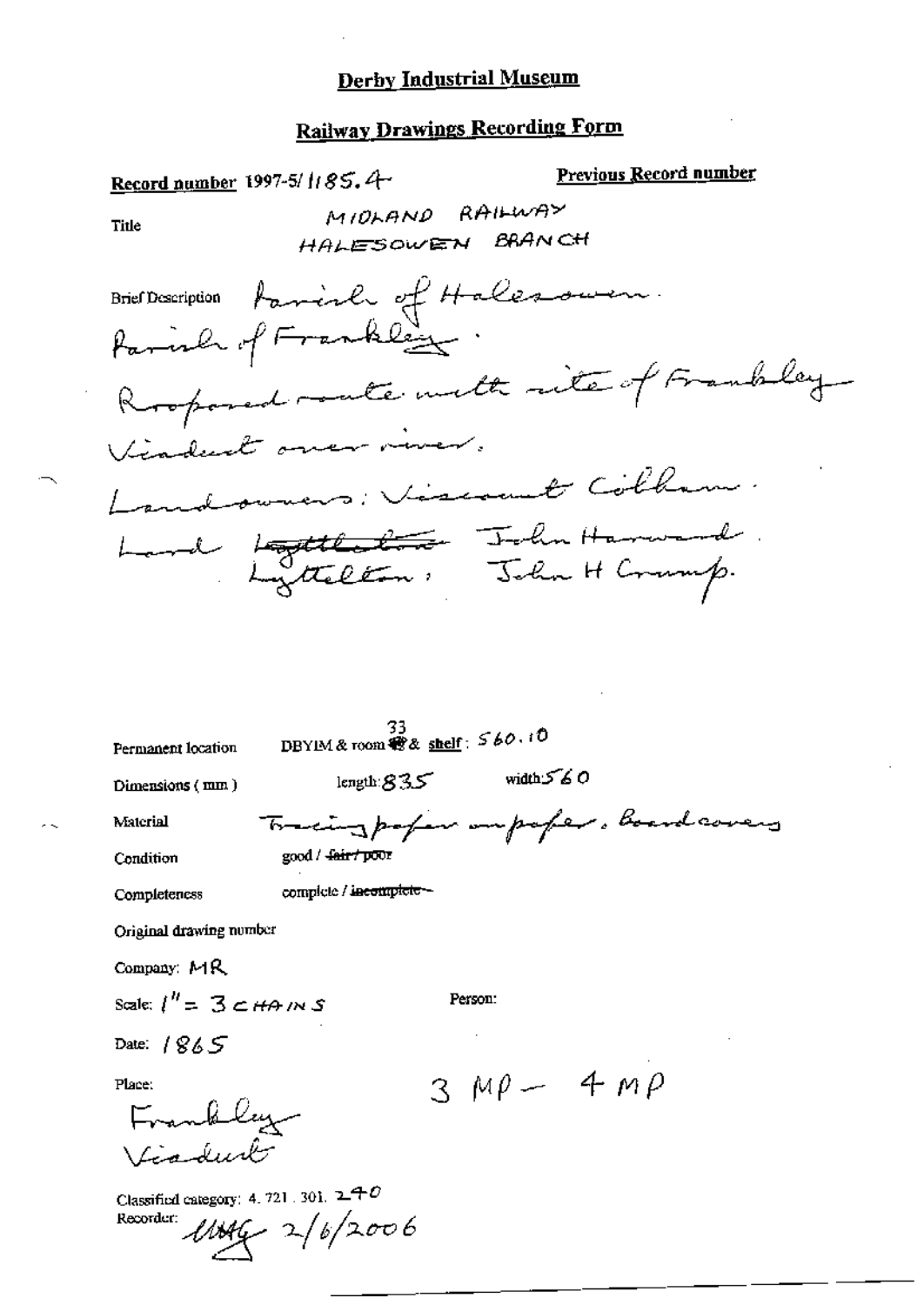## **Railway Drawings Recording Form**

| Record number 1997-5/1185.5              |                                                     | <b>Previous Record number</b>                |  |
|------------------------------------------|-----------------------------------------------------|----------------------------------------------|--|
| Title                                    | MIDLAND RAILWAY                                     |                                              |  |
|                                          | HALESOWEN BRANCH                                    |                                              |  |
| <b>Brief Description</b>                 | Parinh of Holesower.                                |                                              |  |
|                                          |                                                     | Proposed raute with rite for Hunnington      |  |
| Hation.                                  |                                                     |                                              |  |
|                                          |                                                     | Landowners: Tobu Harward & John H Crump.     |  |
|                                          |                                                     | Lord Lyttelton. Ferdinando Dudley Lea Smith. |  |
| Charlotte green.                         |                                                     |                                              |  |
|                                          |                                                     |                                              |  |
|                                          |                                                     |                                              |  |
|                                          |                                                     |                                              |  |
|                                          |                                                     |                                              |  |
| Permanent location                       | DBYIM & room $\overline{\bullet}$ & shelf: $560.10$ |                                              |  |
| Dimensions (mm)                          | length: $835$                                       | width: $560$                                 |  |
| Material                                 |                                                     | Tracing paper un paper. Board covers         |  |
| Condition                                | good / fair / poor                                  |                                              |  |
| Completeness                             | complete / incomplete -                             |                                              |  |
| Original drawing number                  |                                                     |                                              |  |
| Company: $MR$                            |                                                     |                                              |  |
| Scale: $1'' = 3 c H + N S$               | Person:                                             |                                              |  |
| Date: $1865$                             |                                                     |                                              |  |
| Place:                                   |                                                     | $4 MO-5 MO$                                  |  |
| Hunnington                               |                                                     |                                              |  |
|                                          |                                                     |                                              |  |
| Classified category: 4. 721 . 301. $240$ |                                                     |                                              |  |
| Recorder:                                | $11446 - 2/6/2006$                                  |                                              |  |
|                                          |                                                     |                                              |  |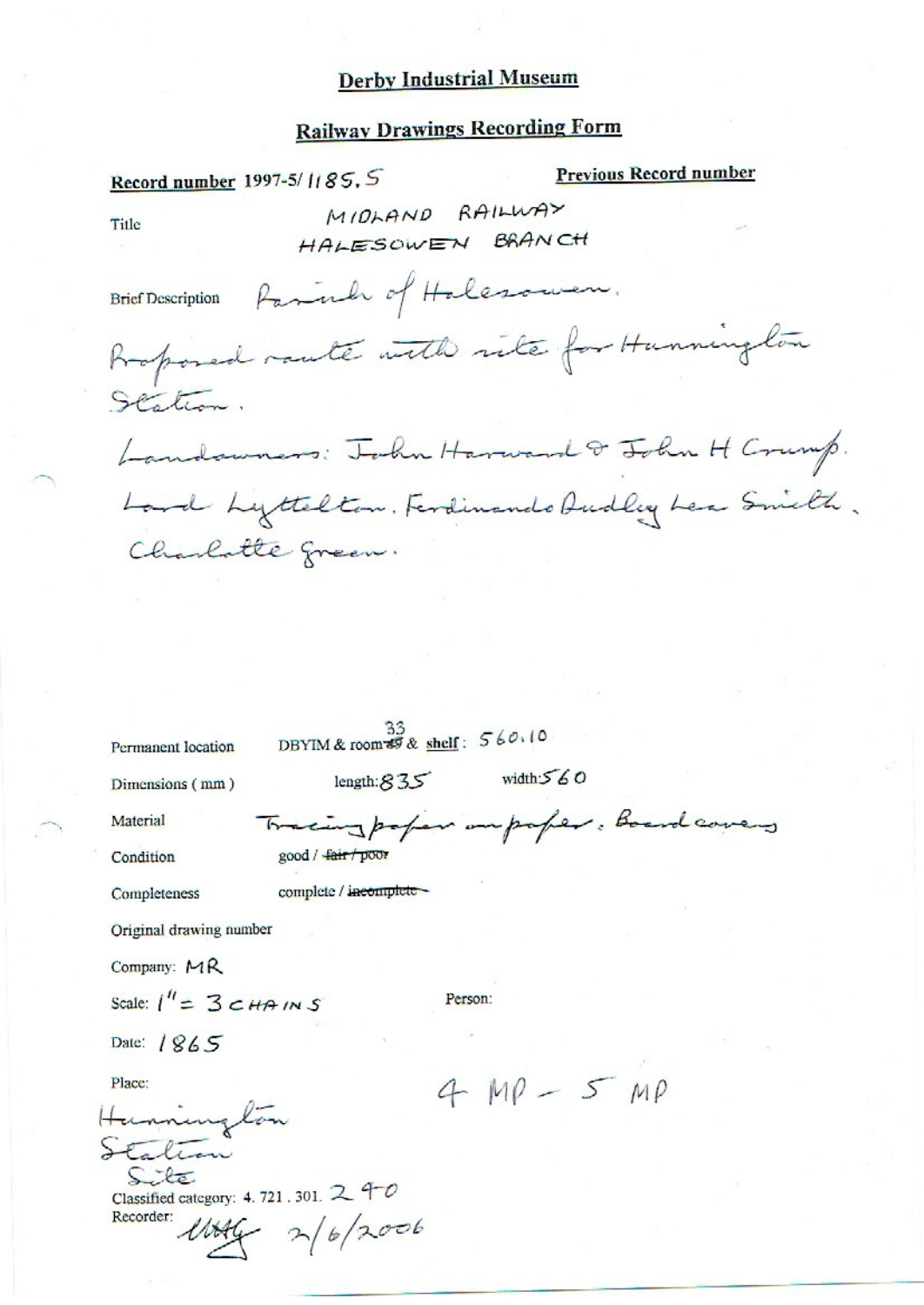# **Railway Drawings Recording Form**

| Record number, 1997-5/1185.6                       |                                                          | <u>Previous Record number</u>                                                                      |
|----------------------------------------------------|----------------------------------------------------------|----------------------------------------------------------------------------------------------------|
| Title                                              | MIDLAND RAILWAY                                          |                                                                                                    |
|                                                    | HALESOWEN BRANCH                                         |                                                                                                    |
|                                                    |                                                          | Brief Description Parish of Halesouven, fascial of Hill.<br>Professed route to zoin GWR at thepol. |
|                                                    |                                                          |                                                                                                    |
|                                                    | Halesomen station,                                       |                                                                                                    |
|                                                    |                                                          | Landowners. FDLea Smith. Land Lyttelton.                                                           |
|                                                    |                                                          | Thus Bissell own green. William Rose.                                                              |
|                                                    |                                                          | Benyamin Weite. Edivin Grove. Septemus Emphan.                                                     |
|                                                    |                                                          | Tracters of Birmingham & Halerowen Trampiche Roads.                                                |
|                                                    |                                                          |                                                                                                    |
|                                                    |                                                          |                                                                                                    |
|                                                    |                                                          |                                                                                                    |
| Permanent location                                 | $\frac{33}{28}$ DBYIM & room $\otimes$ & shelf: $560.10$ |                                                                                                    |
| Dimensions (mm)                                    | length $835^\circ$                                       | width 560                                                                                          |
| Material                                           |                                                          | Tracing paper impaper. Board covers                                                                |
| Condition                                          | good / <del>Jair / poo</del> r                           |                                                                                                    |
| Completeness                                       | complete / incomplete $-$                                |                                                                                                    |
| Original drawing number                            |                                                          |                                                                                                    |
| Company: $MR$                                      |                                                          |                                                                                                    |
| Scale: $1'' = 3$ $\leq$ HA IN S                    | Person:                                                  |                                                                                                    |
| Date: $1865$                                       |                                                          |                                                                                                    |
| Place:                                             |                                                          | $5 M\rho$ -5m $85 M\rho$                                                                           |
| Halesowen                                          |                                                          |                                                                                                    |
|                                                    |                                                          |                                                                                                    |
| Classified category: 4. 721, 301, 240<br>Recorder: | $11046 - 2/6/2006$                                       |                                                                                                    |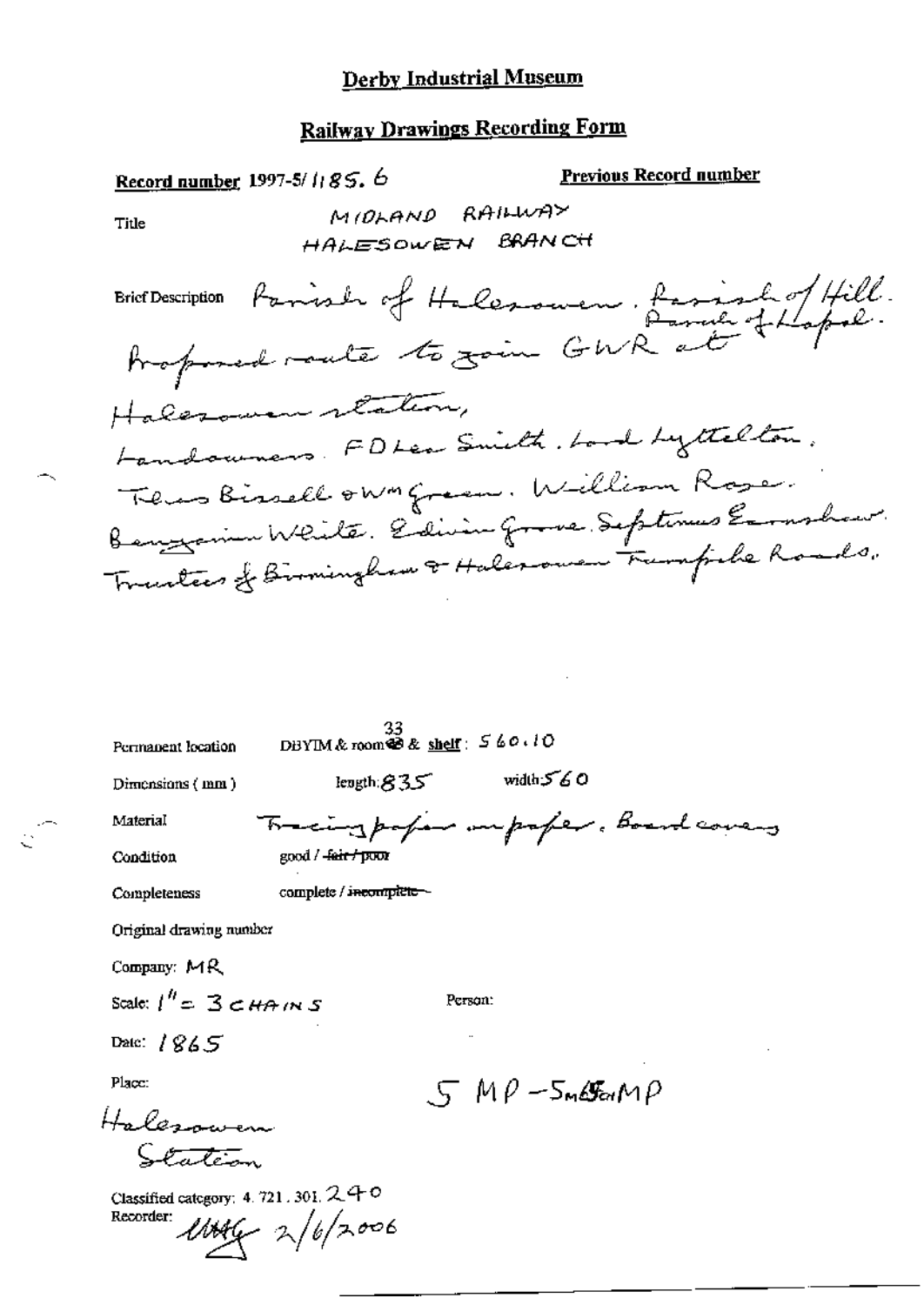#### **Railway Drawings Recording Form**

Record number 2005-496/33

**Previous Record number** 

Title

 $GWRMRJT$ LONGBRIDGE DIAGRAM

**Brief Description** 

Plan of tracks leaving glowenter/Birminglie route at Halerowen Jan & parsing Austin Motor Works and unmorked hailding Island platform not in use.

Permanent location

DBYIM & room  $\frac{33}{28}$  shelf: 12<sup>3</sup>

Dimensions (mm)

width:  $325$ length:  $(100$ 

Material

Condition

good / fair / poor

Tracting falmic

Completeness

complete / incomplete-

Original drawing number

Company:  $GW$   $MRT$ 

Scale:

Person:

Date:

Place:

Longbridge

Classified category: 4, 721, 301,  $240$ ,  $60$ Recorder:  $104$   $(7 - 3 - 2006$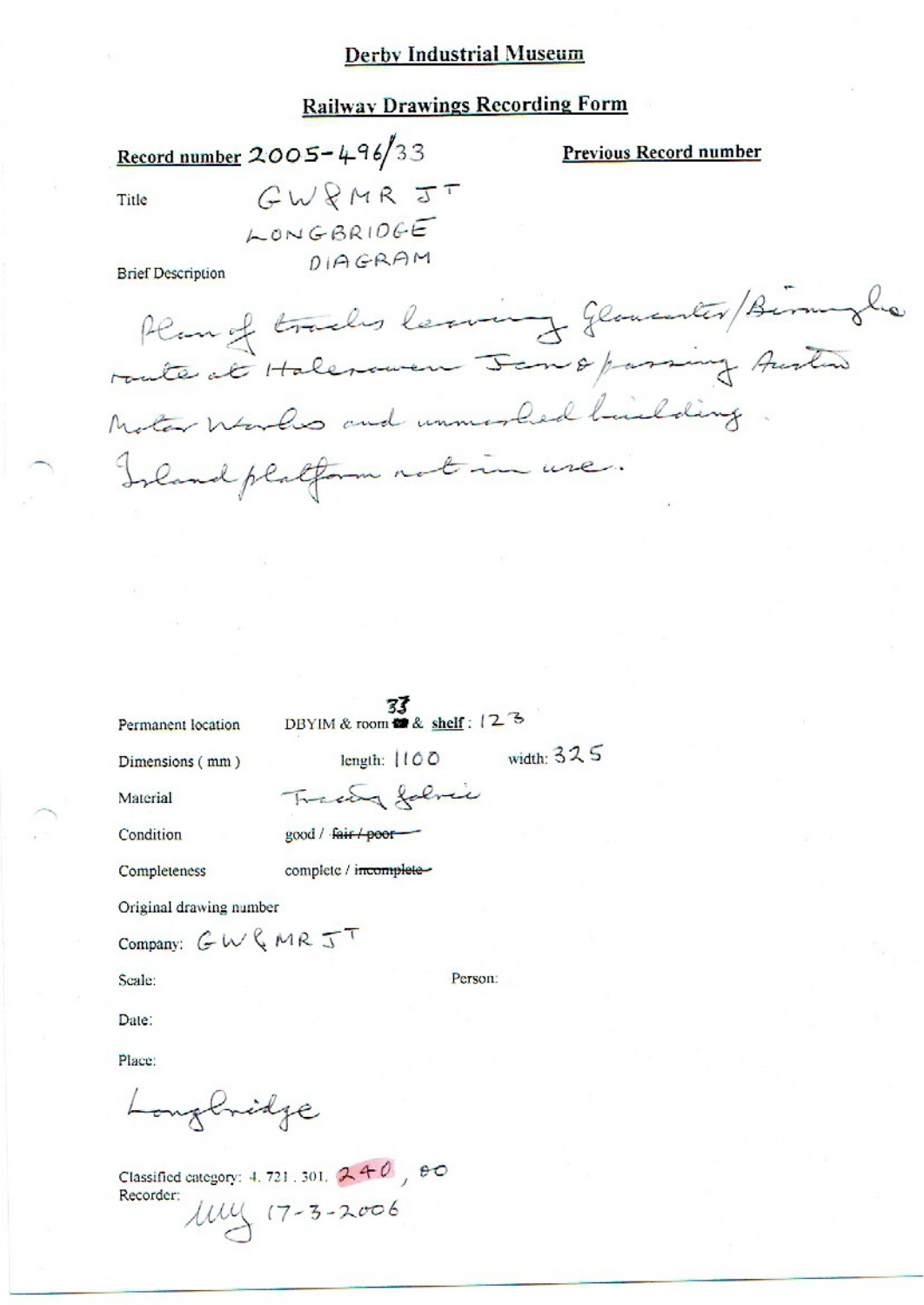#### **Railway Drawings Recording Form**

Record number  $1971 - 384 / 278$ 

Previous Record number

CATTELL  $1132$ 

Title

LONGBRIDGE

**Brief Description** 



Permanent location

DBYIM & room 49 & shelf:  $113$ 

Dimensions (mm)

length:  $110^\circ$ poper on fabric

Condition

Material

good / fair / poor

complete / invemplete Completeness

Original drawing number  $\times$  5 i 2

Company: MR

Scale:  $\int_{0}^{H} z A \theta F e^{z} d\tau$ 

Person: 3 HC

width: 375

Date:  $N_{\text{per}}$  1918

Place:

Longhidge

Classified category: 4, 721, 301,  $24$  O Recorder:  $1114 + 12/2001$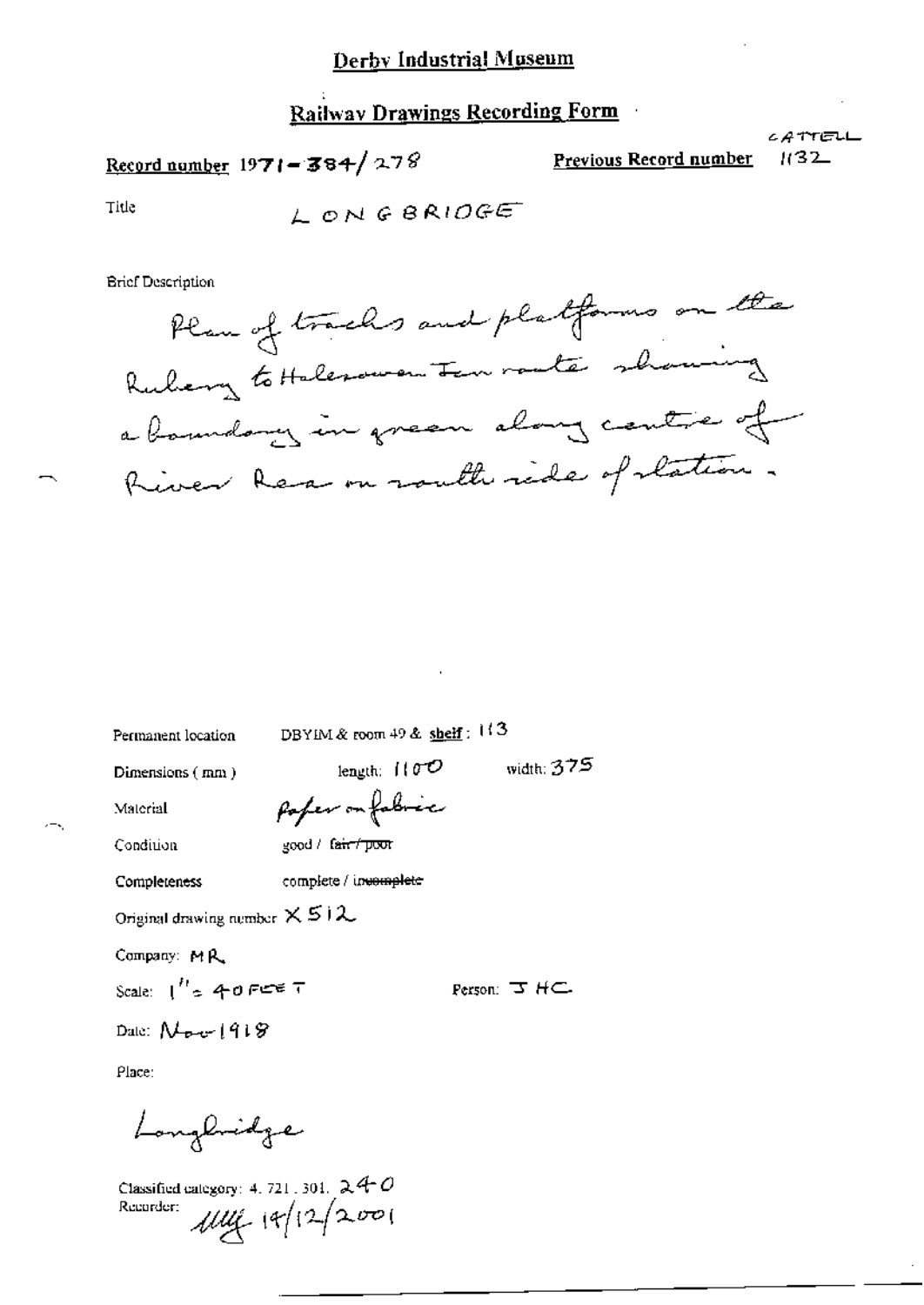### **Railway Drawings Recording Form**

Record number 1997-5/1094-

Previous Record number  $MRP/32$  (230)

Title

 $LONGBRIDEF$ 

**Brief Description** 

Plan of land to south of Halesower Branch shawing RiverRea, 12" stoneware serverpipe, avec of land stated out by MR adgoining Brestol Road and an occupation road.

Person JHChull

Permanent location

DBYIM & room  $\leftrightarrow$  & shelf:  $\leftrightarrow$  39 + 40

Dimensions (mm)

length:  $/$  (9–6–6) width:  $\leq$  2,  $\leq$ Paper

Condition

Material

 $200d / \int \frac{1}{100t} f(\frac{1}{2})$ 

Completeness

complete / incomplete

Original drawing number  $X508$ 

Company  $M R$ 

Scale:  $1'' -$ 

Date Sep 16.1918

Place:

Longbridge

Classified category: 4, 721, 301, 2, 4-0 Recorder ully 17/3/2000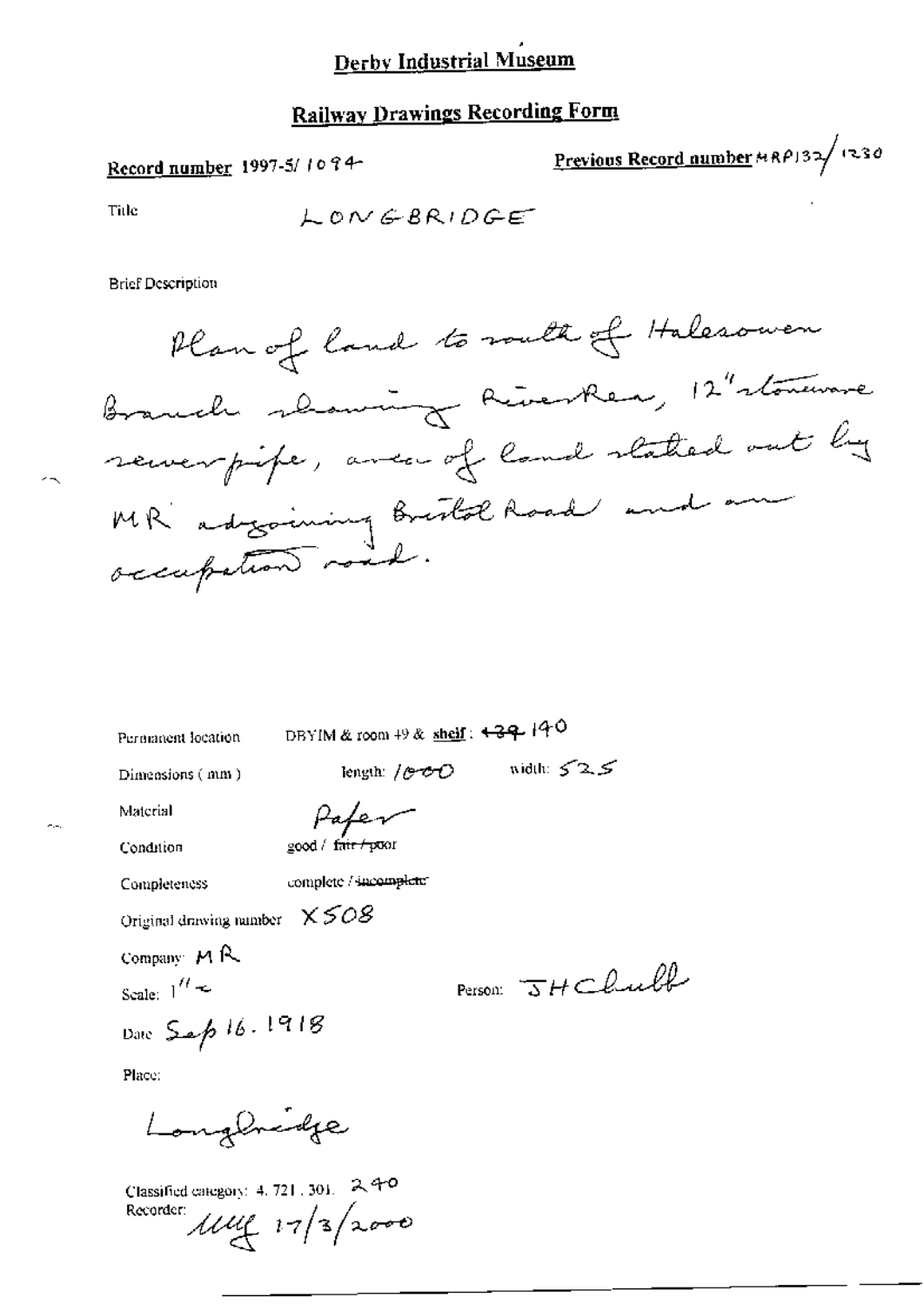### **Railway Drawings Recording Form**

### Record number 1997-5/386

Previous Record number 1989132/430

Title

**Brief Description** 

| Permanent location                                                                                    | DBYIM & room 49 & shelf: $75$  |  |
|-------------------------------------------------------------------------------------------------------|--------------------------------|--|
| Dimensions (mm)                                                                                       | width: $2.60$<br>length: $470$ |  |
| Material                                                                                              | Rafer                          |  |
| Condition                                                                                             | good / fair / poor             |  |
| Completeness                                                                                          | complete / incomplete          |  |
| Original drawing nember $X \leq t$                                                                    | 785                            |  |
| Company: MR                                                                                           |                                |  |
| Scale: $t'' = 4\text{-}0$ $\in$ $\in$ $\mathbb{P}$ $\in$ $\mathbb{P}$                                 | Person: $T, H, C$              |  |
| Date: $5.4.908$                                                                                       |                                |  |
| Place:<br>Longbridge                                                                                  |                                |  |
| Classified category: 4, 721, 301, $\overline{29}$ + 2, 4 $\overline{C}$<br>Recorder:<br>$44.20/2$ (98 |                                |  |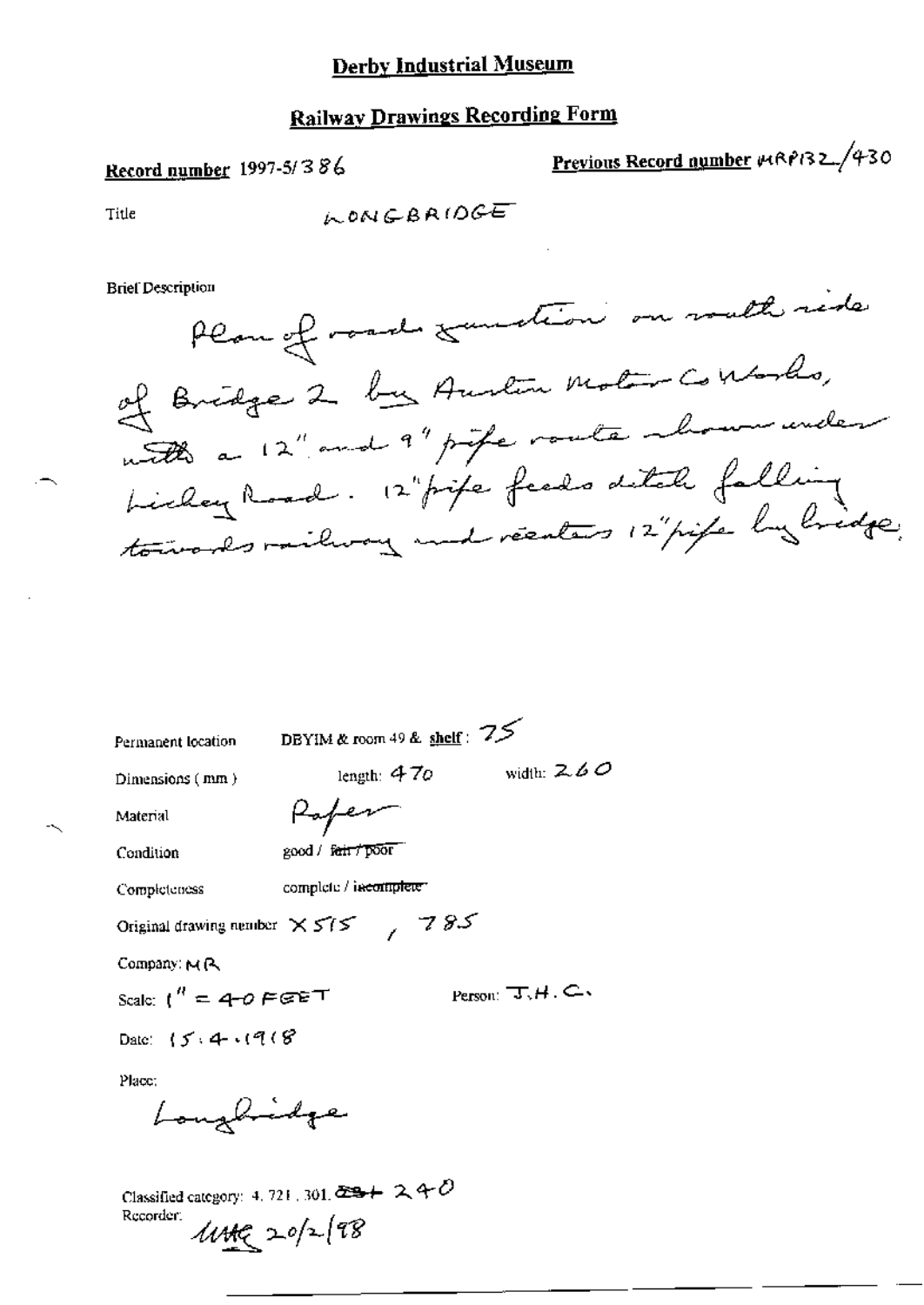#### Railway Drawings Recording Form

Record number  $1971 - 384/356$ 

 $CATTFLL$ Previous Record number  $i017$ 

Title

 $PLAM$ of the Paride of FRANKLEY IN THE COUNTY of WORCESTER

**Brief Description** 

Brinked plan of anca showing roads, buildings, intercauses, field numbers, formanancs.

| Permanent location                        |                        | DBYIM & room $49$ & shelf : $11$ $4-$ |              |
|-------------------------------------------|------------------------|---------------------------------------|--------------|
| Dimensions (mm)                           |                        | length: $1090$                        | width: $765$ |
| Material                                  | Kyer                   |                                       |              |
| Condition                                 | good / fair / poor     |                                       |              |
| Completeness                              | complete / incomplete- |                                       |              |
| Original drawing number $1 \times 737$    |                        |                                       |              |
| Company:                                  |                        |                                       |              |
| Scale: $1^H$ = $5$ <i>c</i> -HAINS        |                        | Person:                               |              |
| Date: $1842$                              |                        |                                       |              |
| Place:                                    |                        |                                       |              |
| Frankley                                  |                        | (S.W.J Birninghon)                    |              |
| Classified category: $4.721.301.$ 2, $40$ |                        |                                       |              |

Recorder:  $12/7/2002$